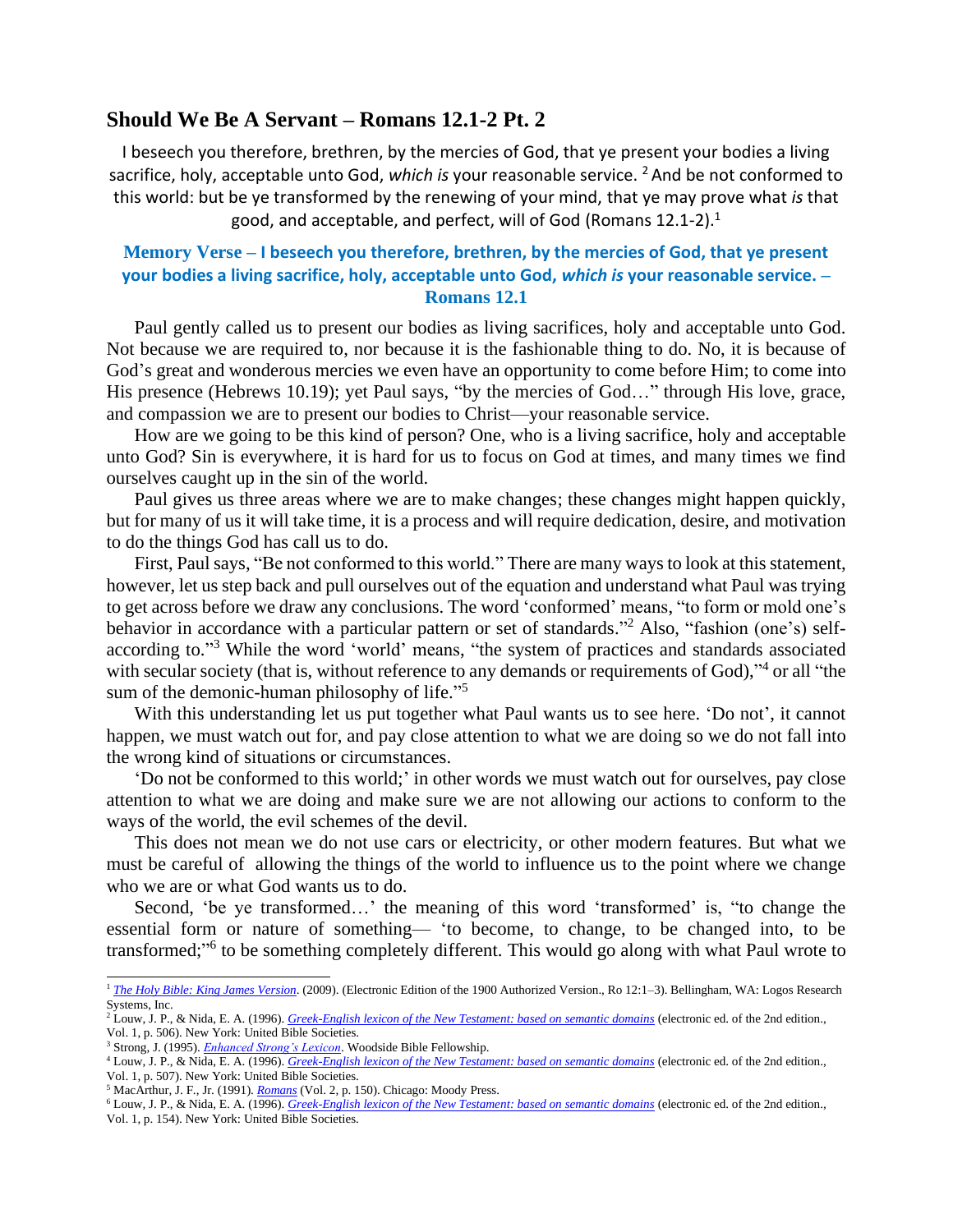the church at Corinth, "Wherefore if any man is in Christ, *he is* a new creature: the old things are passed away; behold, they are become new" (II Corinthians 5.17, ASV).<sup>7</sup>

We need to allow Christ to change us, transform us into His image, make us into something better than who we used to be. As a believer in Jesus Christ, we have the Holy Spirit living inside of us, the Comforter (John 16.7-11), who will help us, show us all things and give us the guidance and direction we need. The question is will we follow His leading?

The truth is when we asked Christ into our lives, a transformation began, our hearts were changed, our lives are different, however, there is a process which must continue to take place and this is what Paul is encouraging in every believer. "Do not be conformed to this world, but be ye transformed…" we each need to look around us, and see how we compare to Christ, does the world see Him in our lives and do our lives look any different?

So, how does, or where does this transformation take place? Of course, it begins within our hearts, the internal part of our being as we ask Christ into our life, as was just pointed out above. However, there are things which are much harder to get rid of. Things, habits, actions, outward appearances we might have spent years building we must change. These are the things which will take time to deal with, to change, to transform and it all begins with our mind.

The third and final change takes place within our mind. Our mindset is very important, how we perceive ourselves, how we think others perceive us and to a great degree today, what others think about us on social media. But when life is over, and it will be over at some point for everyone, we will all have to answer to only one person, Jesus Christ, the One Who has earned the right to pass judgment upon all humanity (Philippians 2.5-11).

Henceforth, our mindset should not be what others think but, what does God think. How are we doing in the area of pleasing God? Notice in this verse it does not say, "acceptable to men," or "pleasing to men," but "what is acceptable and pleasing unto God." Why, because our whole goal in life, our aim should be to please God, and Him alone.

Paul in stating his argument to the churches at Galatia over why they had deviated from the gospel he had presented to them there is only one gospel (Good News), and there is no other. "I said this before, and now I say it again: You have already accepted the Good News. If anyone is preaching something different to you, let that person be judged guilty! Do you think I am trying to make people accept me? No, God is the One I am trying to please. Am I trying to please people? If I still wanted to please people, I would not be a servant of Christ" (Galatians 1.9-10, NCV).<sup>8</sup>

Paul recognized what was important, pleasing God, serving God and Him alone at all cost. He dedicated his life to this endeavor, and we should do no less. This is what it means to be a servant, to serve God, at all cost, to give Him our all, everything we have, because this is what He gave to us, we can do no less.

## **Application**

- 1. What area(s) of your life still need to be transformed for Christ? Please explain why?
- 2. How can we transform our mind for the glory of God? Explain?
- 3. Deeper Thinking: If you are a Christian, how has your life changed since you asked Christ into your life? Do others see a change in you? If you asked them what would they say? If you have never asked Christ into your life, let today be the day you do. First you must **Admit** you are a sinner – Romans 3.23—All have sinned and fallen short of the glory of God—in other words, there is nothing we can do to reach God, we can never be good enough, give enough, serve enough, or anything. Our sinful life has separated us from God the

<sup>7</sup> *[American Standard Version](https://ref.ly/logosres/asv?ref=BibleKJV.2Co5.17&off=3&ctx=+him+so+no+more.+17%EF%BB%BF~Wherefore+if+any+man)*. (1995). (2 Co 5:17). Oak Harbor, WA: Logos Research Systems, Inc.

<sup>8</sup> *[The Everyday Bible: New Century Version](https://ref.ly/logosres/ncv?ref=Bible.Ga1.9&off=2&ctx=be+judged+guilty!+9%C2%A0~I+said+this+before%2c+)*. (2005). (Ga 1:9–10). Nashville, TN: Thomas Nelson, Inc.